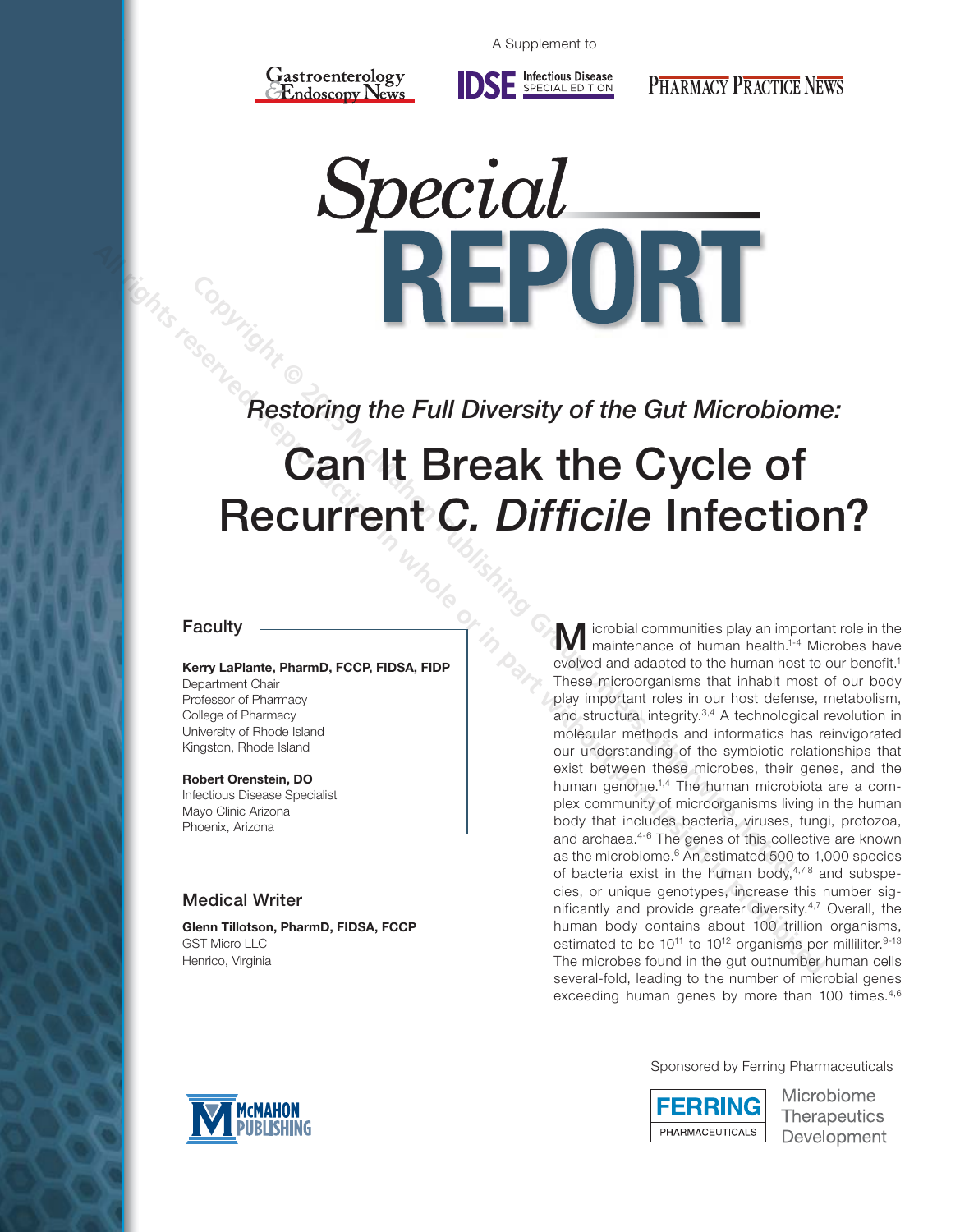

Each person possesses a unique microbial "fingerprint" or microbiome, which can evolve over time.3,6 Different microbes and their relative proportions influence health.<sup>3</sup>

The microbiota of the gastrointestinal tract guide the extraction and production of energy from ingested nutrients, promote development of the gut mucosa and its function, and stimulate the adaptive and innate immunity of the host.<sup>4,6</sup> The microbiota in the healthy state are diverse and dynamic, responding and evolving with environmental challenges. These gut microbiota play a key role in extracting, synthesizing, and absorbing nutrients, generating metabolites, such as short-chain fatty acids,

vitamins, amino acids, lipids, and bile acids, which in turn also help stimulate and modify immunity.<sup>4,6</sup>

Perturbation of the gut microbiome may lead to loss of diversity or function, a condition sometimes referred to as dysbiosis.1,6 A persistent reduction in microbial diversity may lead to adverse consequences for the host, including overgrowth of undesirable organisms or pathogens.<sup>1,4</sup> Although most often associated with consumption of antimicrobials, diet, chemotherapy, pathogenic microorganisms and genetics also may adversely impact the microbiome (Figure 1).<sup>1,14-16</sup>

Numerous illnesses have been associated with gut dysbiosis,



#### Figure 1. Factors that may affect the gut-microbiome-brain axis.

Several factors affect the network of interactions between the brain and the gut microbiota that can alter signaling mechanisms and affect different systems, including the immune system.

Based on references 14 and 16.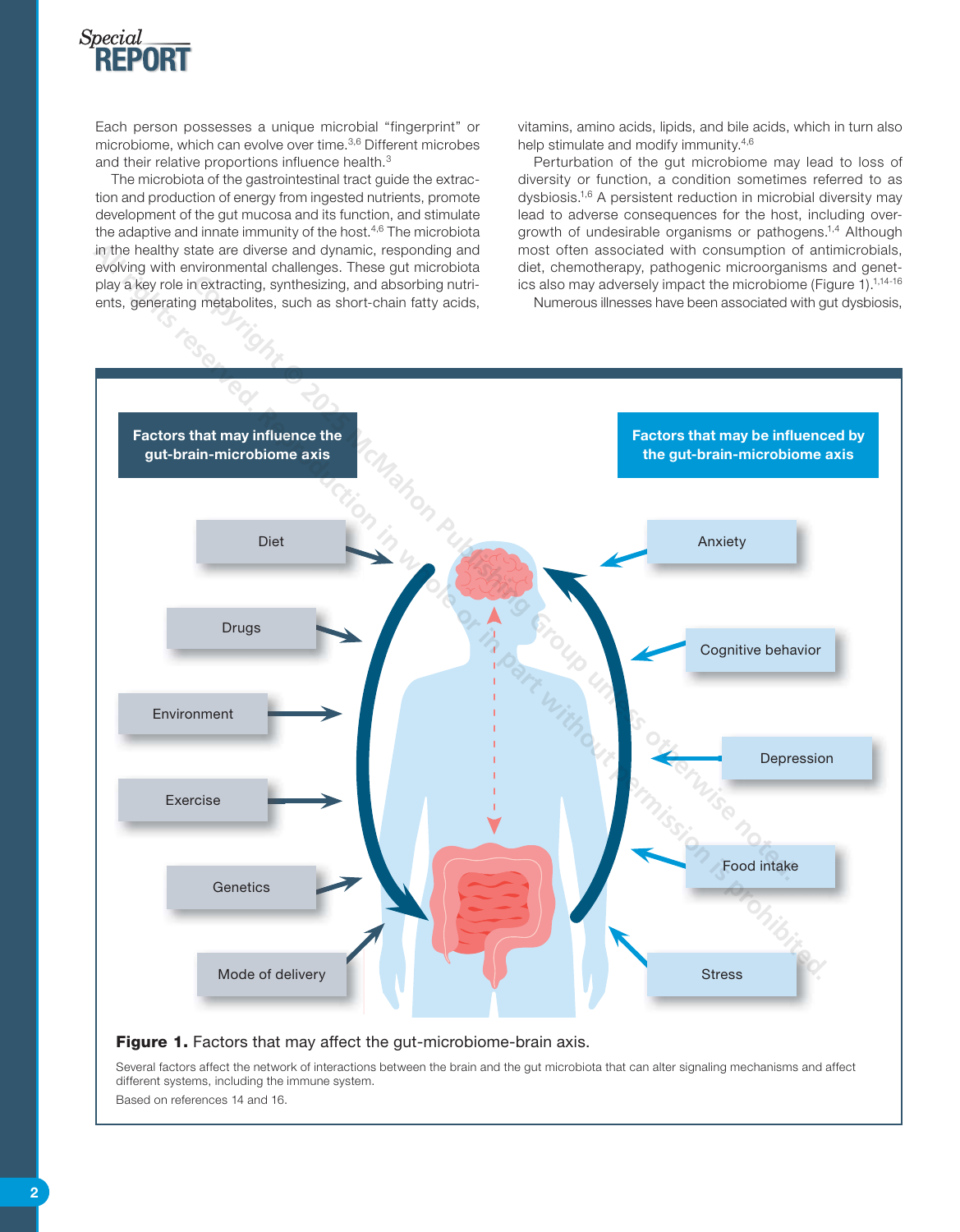

including neurologic disorders, such as Parkinson's disease, Alzheimer's disease, and autism; cardiometabolic conditions, such as obesity and diabetes; and pulmonary conditions, including cystic fibrosis and asthma.5,13,17-20 These may arise due to altered immune function or neuronal signaling triggered by the alterations in the gut microbiota.<sup>6</sup> At present, we best understand the relationships of gut dysbiosis with digestive diseases, such as irritable bowel syndrome, Crohn's disease, and *Clostridioides difficile* infection (CDI) (Figure 2).<sup>1,5,20</sup>

Alterations of the gut microbiota by antimicrobials, especially those with anti-anaerobic activity, may be associated with a loss of colonization resistance to toxigenic *Clostridioides difficile*. <sup>1</sup> Antimicrobial therapy for CDI, such as vancomycin or metronidazole, further disrupts the microbiota, which may lead to a cycle of recurrence.<sup>1,21-24</sup>

The treatment of infections with broad-spectrum antibiotics, and long-term treatment with antimicrobials, may exacerbate dysbiosis and enhance the risk for recurrent CDI (rCDI).15,25-27 The inability of the host to rapidly restore gut microbial diversity may allow for recurrence of CDI, further environmental contamination with *C. difficile* spores, and enhanced opportunities for transmission, thus imposing a significant burden on patients and health care systems.<sup>25,26,28-30</sup>

Rapid restoration of the microbial diversity appears to be associated with a reduction in the recurrence of CDI.<sup>11,31</sup> The most rapid way to achieve the restoration of diversity is to instill a "healthy" diverse microbiota back into the gastrointestinal tract following the completion of an antimicrobial regimen.<sup>6</sup> This procedure is known as fecal microbiota transplant (FMT).6,31 This Special Report provides a general overview of the role of the gut microbiome, the consequences of its perturbation in CDI and rCDI, and novel approaches to treating and preventing these infections.

#### The Gut Microbiota/Microbiome

The gut microbiota evolve with the host depending on age, environmental factors, and geography.<sup>32</sup> The most prevalent phyla found in a healthy human gut are the *Bacteroidetes* and *Firmicutes*. 32-34 These comprise more than 90% of bacteria in the healthy microbiome and consist of a diverse range of genera and species that may share ecological and metabolic niches.<sup>5,32</sup> These microbes are predominantly anaerobes.<sup>35</sup> Less prevalent phyla include *Actinobacteria*, *Proteobacteria*, *Fusobacteria*, and *Verrucomicrobia*. 35

#### *Bacteroidetes*

*Bacteroidetes* are gram-negative bacteria with broad metabolic potential, with an ability to adapt and allow abundance and stability.1,4,33 Some *Bacteroidetes* have immunomodulatory effects and inhibit *C. difficile* spore germination by various cell wall components.36 Among *Bacteroidetes*, *Bacterioides fragilis* is most understood and recognized as an essential contributor to the stability of the microbiome.<sup>33</sup>

#### *Firmicutes*

*Firmicutes* are gram-positive bacteria with rigid cell walls,<sup>4,6,11</sup> and are the most abundant bacteria found in the

gut, with *Clostridia* representing 95% of the phyla.11,32 Some of these organisms have demonstrated anti-inflammatory effects in studies of inflammatory bowel diseases<sup>37,38</sup> and, in combination with other bacteria, provide physiologic support of the gut barrier.39,40 *Firmicutes* also include some pathogenic bacteria, such as *Bacillus anthracis*, which causes anthrax.41

#### *Preserving Microbial Diversity*

The healthy gut microbiota play a role in preventing bacterial invasion by maintaining intestinal epithelium integrity.<sup>8,42</sup> They may prevent pathogenic colonization through competitive processes—nutrient metabolism, pH modification, peptide secretions, and effects on cell signaling pathways known as colonization resistance.40

Understanding the relationship between species in the microbiome is important. The diversity and richness is described as relative abundance.<sup>43</sup> A broad range of bacterial species constitutes a healthy microbiome. This relative abundance enables the healthy microbiome to withstand certain microbial stressors—a reflection of the community's resilience—until a tipping point is reached and the microbiome becomes dysbiotic.11,43 Depletion of *Bacteriodetes* and *Firmicutes* is associated with dysbiosis, causing disruption of the richness and diversity of the microbiome and enabling the proliferation of certain pathogenic microbes, such as *C. difficile*. 1,6,11,21 Essentially, *C. difficile* is the invasive weed in the burned-out forest.

## Pathogenesis and Clinical Presentation of CDI

*C. difficile* is a gram-positive, spore-forming anaerobic bacillus transmitted via its spore form through environmental contamination and from person to person via the fecal-oral route.27,44,45 CDI begins with the ingestion of *C. difficile* spores that germinate in the presence of specific primary bile acids in the gut, where the vegetative form then establishes colonization and releases toxins that interact with the colonic epithelial cells, leading to increased fluid secretion and inflammation.46 As part of the life cycle, some vegetative cells will re-sporulate as a mechanism to ensure survival and further transmission.<sup>47</sup> In the healthy gut, primary bile acids are metabolized into secondary bile acids by certain microbes in the gut, which then inhibit the germination of spores and the growth of *C. difficile*  vegetative cells.46 The balance between primary and secondary bile acids that inhibits *C. difficile* is lost in dysbiosis, and this can lead to a cycle of recurrent infections.<sup>1,46</sup> The healthy partincipality appears of the heatility of inicipality and the prevent of the proposition of particular and the particular and the particular through a reached to the same of the microbiotal threus of the same **Bridge Coverage Controlling (and the controlling respectively)** and in properting and distinguish of the galacteristic properting that the part with properties and controlling the associated the material transmission is t

CDI can present in a range of illnesses, from mild diarrhea to fulminant colitis and septic shock. $27$  The most common presentation is nonbloody diarrhea of 3 or more unformed bowel movements in 24 hours (Bristol Stool Scale, 6 or 7), sometimes associated with nausea, abdominal pain, and fever.27,44,48,49 Severe CDI may present with either diffuse or pseudomembranous colitis.<sup>27,44</sup> Some features of severe disease include a markedly increased white blood cell count, decreased albumin, and increased serum creatinine.<sup>50</sup> These more severe cases can be associated with sepsis, toxic megacolon, bowel perforation, and renal failure.<sup>44,51-52</sup>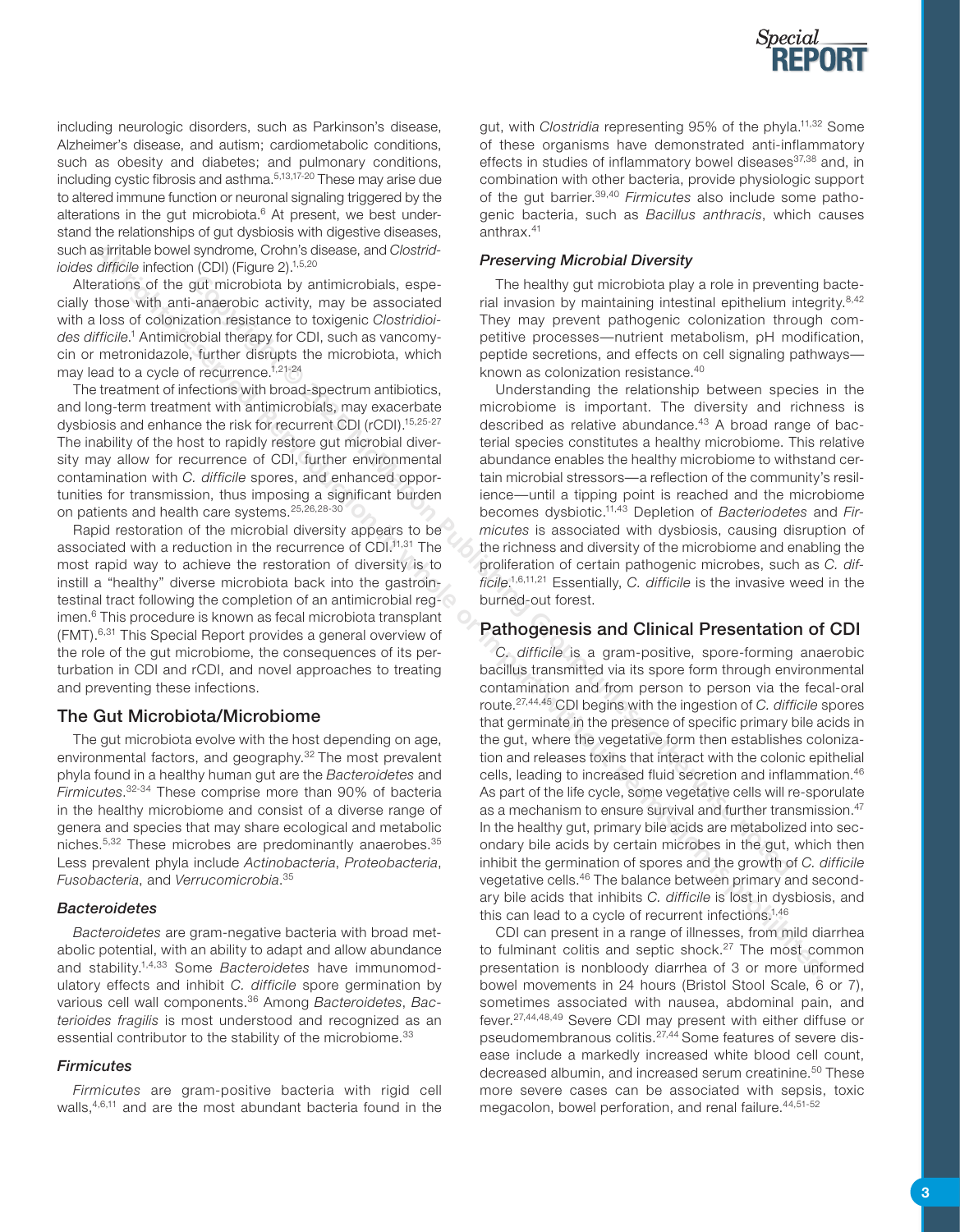

# Epidemiology of CDI and Recurrent CDI

In the United States, nearly a half-million individuals are infected with *C. difficile,* with about 30,000 deaths reported annually.28,29,53 The primary reservoir of these infections is health care settings, but community-acquired infections now account for almost 50% of all cases of CDI.<sup>28</sup> Although the overall incidence of CDI has declined slightly in the past few years, the incidence of rCDI has increased significantly and is identified as a major public health challenge.<sup>25,26,53-55</sup>

Recurrence of CDI is a continuous challenge, with up to 35% of primary infections recurring within 8 weeks and

subsequent recurrence occurring in an additional 40% to 60% of these patients.25,26,53,54 Data indicate that in the United States, recurrence accounts for 75,000 to 175,000 additional cases of CDI per year.<sup>56</sup> Ma et al studied the incidence of CDI using a database of about 39 million insured individuals and found the annual incidence of CDI increased by 42.7%, while the incidence of multiple rCDI (mrCDI) increased by 188.8%.<sup>57</sup> The study identified several risk factors for the increase in mrCDI, including age, sex, and exposure to antibiotics and proton pump inhibitor use, as well as use of corticosteroids within 90 days of CDI.<sup>57</sup>

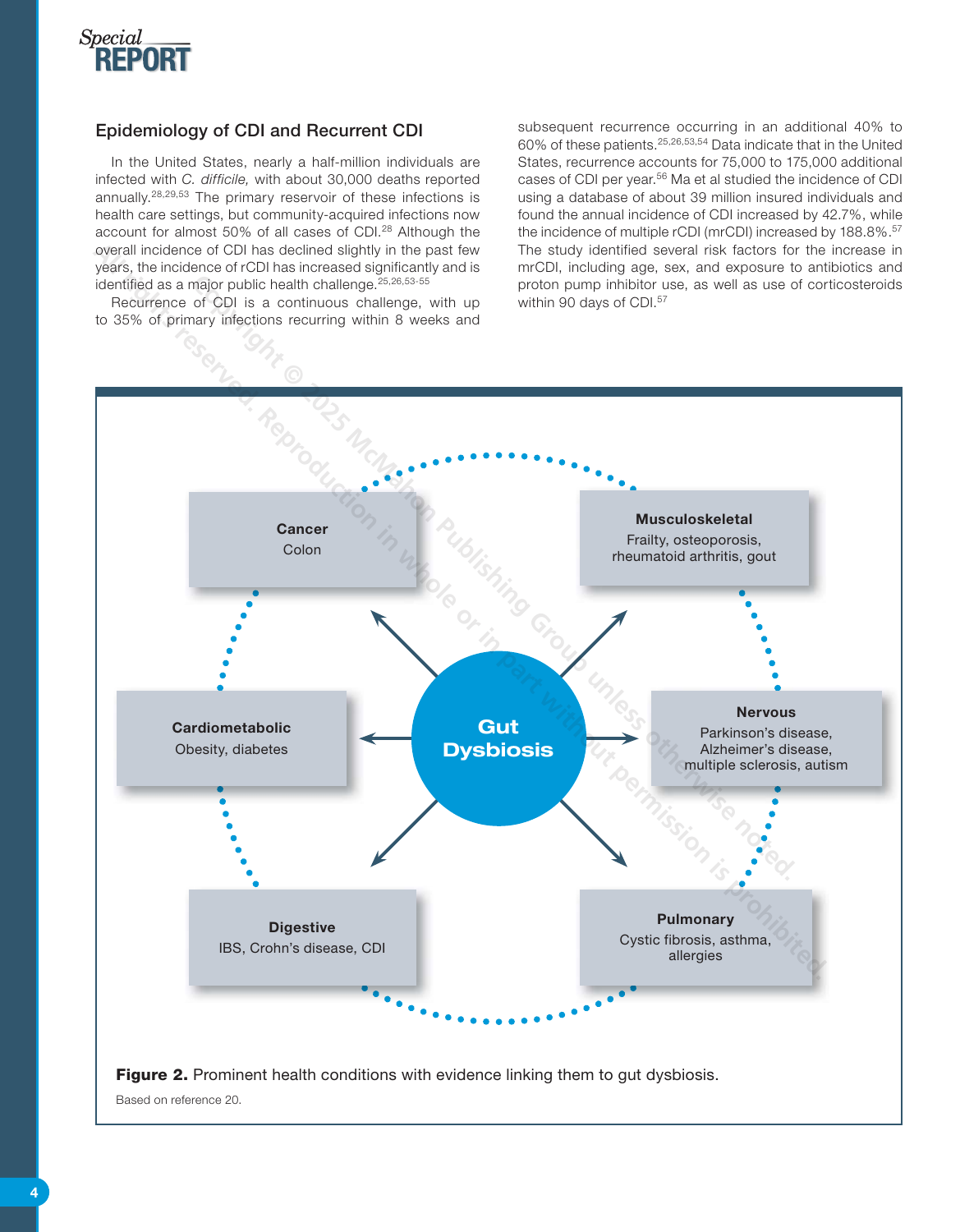

# Health Burden of CDI and Recurrent CDI

CDI not only affects the gastrointestinal tract, but is associated with a significant reduction in overall health and quality of life. People with CDI experience mental health conditions, including anxiety (13.9%), depression (15.3%), post-traumatic stress disorder (0.3%), and heart failure (43%).<sup>55,58</sup> The mortality rate among individuals with CDI is reported at 6.4% within 30 days of diagnosis.<sup>53</sup> One of the most significant complications is sepsis, affecting 27% of those with CDI.<sup>58</sup> The rate of sepsis increases significantly with each episode of rCDI. In a 12-month period, 16.5% of patients with no recurrence presented with sepsis, but this increased to 27.3% with only 1 recurrent episode of CDI and continued to increase with each subsequent episode (up to 43.3%).<sup>59</sup> Sepsis also carries a significant mortality burden, with 22% of cases resulting in death.60

Patients with fulminant CDI may require surgeries, such as a total colectomy or an ileostomy.<sup>59</sup> Recurrent episodes may increase the need for surgical intervention, from 4.6% with no recurrence to 7.3% after the first episode of recurrence.59 Although colectomy may be lifesaving, surgery for CDI carries a significant risk for mortality.59 More than 75% of patients undergoing a colectomy for CDI suffer colectomyrelated morbidities within 30 days of the procedure.<sup>59</sup> Furthermore, the in-hospital mortality rate following colectomy for CDI ranges from 36% to 80%.59 The postoperative complications underscore the burden of CDI, particularly those with mrCDI.59

Anyone who has suffered from rCDI can describe the negative impact on their daily life. Studies show a greater impairment of daily activities and reduced work productivity than for individuals without a CDI history.<sup>61</sup> These effects of CDI are not limited, as 30.6% of patients with prior CDI report a lasting impact on their life, long after the infection has resolved.<sup>62</sup> A survey of 420 individuals with current or past CDI showed that 56.6% of those with past CDI still experienced CDI-related symptoms.<sup>62</sup> People with past CDI also reported chronic conditions, such as depression (91.3%), to be exacerbated or more severe.62 Furthermore, 87.2% of the survey respondents feared disease recurrence.<sup>62</sup>

# Economic Burden of Recurrent CDI

The annual economic cost of all CDI cases in the United States is estimated to be \$5.4 billion.<sup>63</sup> The main contributors to these expenses are direct medical costs, including inpatient costs with \$4.7 billion incurred in the health care setting.63 In terms of the individual financial strain associated with CDI, one study reported out-of-pocket expenses to be \$4,355 and \$8,695 for current and past CDI, respectively.<sup>62</sup> As a recurring infection, CDI requires rehospitalization and an increase in health resources; consequently, the associated costs increase significantly.

Inpatient admissions and emergency department visits are most frequent for people with the highest number of rCDI episodes.29 A study observed that 84% of patients with rCDI will be hospitalized within 12 months, with hospital stays averaging 18 days for patients with rCDI.<sup>30,55</sup> Additionally, 57% of patients with at least 1 rCDI have 2 hospital admissions or more within 12 months.<sup>55</sup>

The financial burden of rCDI in the United States is \$2.8 billion annually (ie, approximately 50% of all CDI costs).<sup>30</sup> The total mean cost per patient for rCDI is \$34,104.<sup>30</sup> The total, allcause, and direct medical costs during a 12-month period after an initial CDI range from \$131,000 (1 recurrent episode) to more than \$200,000 for patients with 3 or more episodes of CDI.<sup>29</sup> Furthermore, data from a commercial claims analysis showed an approximately \$3,000 to \$29,000 gap in reimbursement per patient with CDI.<sup>64</sup> Because patients with mrCDI experience greater severity of illness than those with an initial CDI, they incur a significant deficit in reimbursement.<sup>64</sup>

# Current and Emerging Treatment Options

The current standard of care for managing CDI is to treat with an antimicrobial that targets the vegetative form of the organisms.22,26,65 Unfortunately, although more targeted than broad-spectrum antimicrobials, CDI antibiotics continue to cause disruption of the gut microbiota.22,26,65 In addition, repeated antimicrobial therapy can select for drug-resistant organisms and maintain the cyclical pattern of CDI and rCDI.21,22,26,30

Newer therapeutics are designed to be more narrowly targeted in order to cause less disturbance to the gut microbiota; however, they do not address the preexisting dysbiosis fueling recurrent infection. The 2021 update to the Infectious Diseases Society of America and the Society for Healthcare Epidemiology of America's clinical practice guidelines outlines new recommendations for the management of CDI in adults with a focus on reducing recurrence.<sup>66</sup> These quidelines emphasize more targeted therapy for CDI and the first episode of rCDI, and note the advantages of fidaxomicin over vancomycin and metronidazole.<sup>66</sup> The quidelines also describe the role of bezlotoxumab, a monoclonal antibody against *C. difficile* toxin B as an adjunct to antibiotic treatment in rCDI within 6 months of the initial infection.<sup>66</sup> sis, afteding 27% of those with CDL<sup>38</sup> Environmove, data from a commercial claims analytical<br>seases significantly with sech spisods of<br>an approximately \$3,000 to 529,000 gap in reimbure<br>areiod, 16.5% of patients with no r **All rights reserved. Reproduction in the state of the state or in the state or in the state of the state of the state of the state of the state of the state of the state of the state of the state of the state of the state** 

The other emerging strategy for managing rCDI is the use of microbial restoration therapies, such as FMT.<sup>22</sup> The instillation of a diverse fecal sample into the dysbiotic host's GI tract may help to reestablish the microbial diversity needed to ward off further episodes of CDI. $21,22,27$  FMT can be delivered via rectal administration (including enema and colonoscopy), oral capsules, a nasoenteric tube, or flexible sigmoidoscopy.<sup>67,68</sup>

Several studies have shown FMT to be efficacious in treating rCDI and restoring the biodiversity of the gut.<sup>31,69</sup> When selecting FMT to treat rCDI, it is important to consider the limitations in the published studies. In a systematic review and meta-analysis of 13 open-label and randomized trials, researchers reported that according to inclusion and exclusion criteria of the studies, enrolled patients may not reflect the broad range of patients seen in the real world.<sup>70</sup> Current evidence shows variability in clinical cure rates across randomized clinical trials and open-label studies.70 Open-label studies showed higher clinical cure rates than randomized studies (82.7% vs 67.7%; *P*<0.001).70,71 Additionally, lack of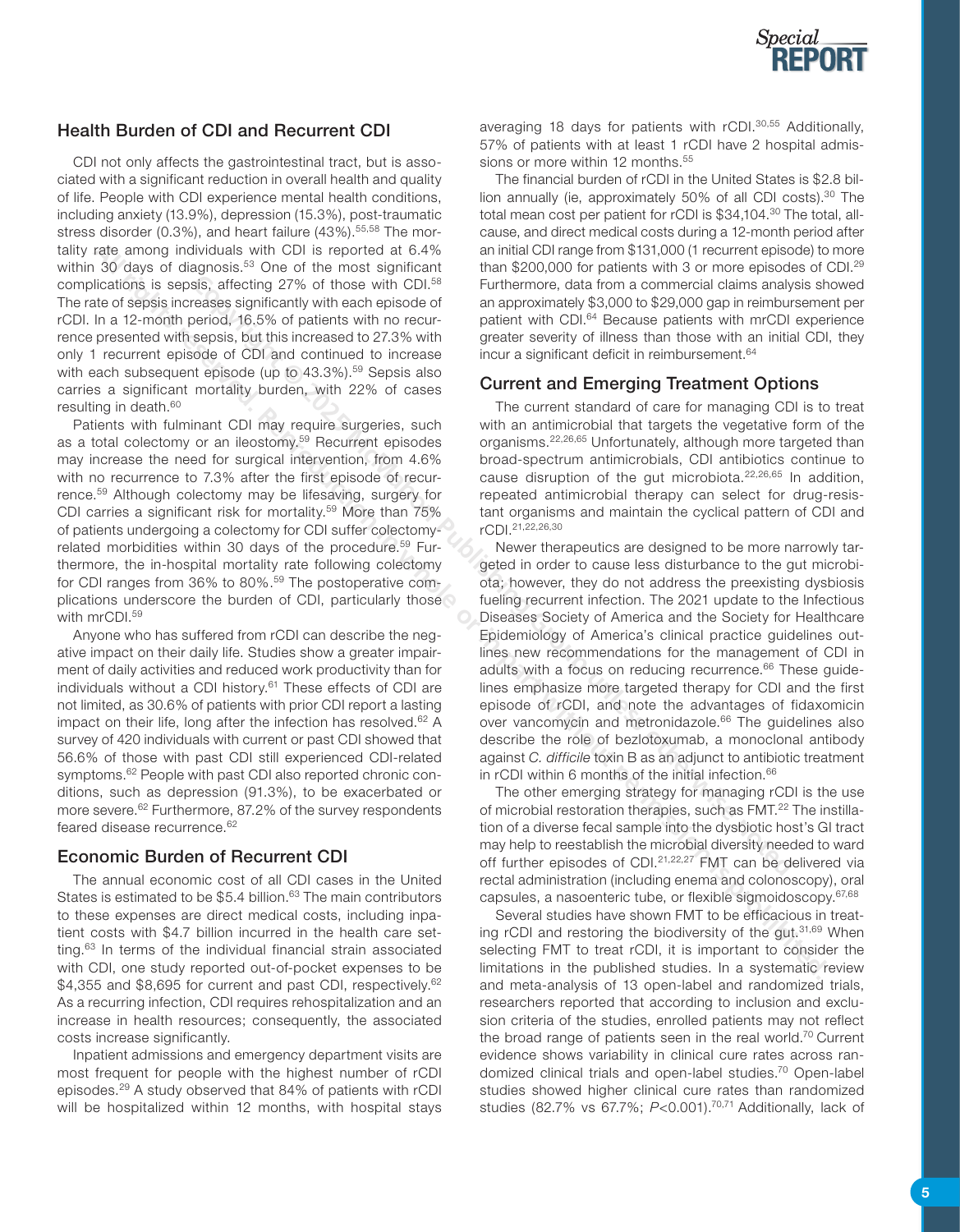

agreement in the diagnostic methods used to enroll patients in the studies is often overlooked, contributing to the variability in outcomes.<sup>28,66</sup>

Biologically derived microbiome-based therapeutics, such as FMT, require oversight to ensure short- and longterm safety. In March 2020, the FDA issued a warning on the potential risk for serious or life-threatening infections following the investigational use of an FMT product supplied by a US stool bank company.<sup>72</sup> Concerns regarding lack of standardization, assurance of safety, and quality have led to a pathway for the development of products under FDA guidance. These products are currently completing clinical trials and **ECO IT AN ALTER COPY THE SECT AN ALTER COPY AND THE SECT AN ACTION CONTINUES IN A CONTINUES COPY AN ALTER CONTINUES IN A CONTINUES CONTINUES AN ALTER CONTINUES CONTINUES AND A CONTINUES CONTINUES CONTINUES AND MANUSCONFIC All rights reserved by rights reserved by a line the standard or in the complete the standard in the standard or in the standard or in the standard or in the standard or in the standard or in the standard with the standar** 

## References

- 1. Bien J, Palagani V and Bozko P. The intestinal microbiota dysbiosis and *Clostridium difficile* infection: is there a relationship with inflammatory bowel disease? *Therap Adv Gastroenterol.* 2013;6(1):53-68.
- Ley RE, Hamady M, Lozupone C, et al. Evolution of mammals and their gut microbes. *Science*. 2008;320(5883):1647-1651.
- 3. Mazmanian SK, Liu CH, Tzianabos AO, et al. An immunomodulatory molecule of symbiotic bacteria directs maturation of the host immune system. *Cell*. 2005;122(1):107-118.
- 4. Marchesi JR, Adams DH, Fava F, et al. The gut microbiota and host health: a new clinical frontier. *Gut.* 2016;65(2):330-339.
- 5. Sekirov I, Russell SL, Antunes LC, et al. Gut microbiota in health and disease. *Physiol Rev.* 2010; 90(3):859-904.
- 6. Kho ZY, Lal SK. The human gut microbiome–a potential controller of wellness and disease. *Front Microbiol.* 2018;9:1835.
- 7. Gilbert JA, Blaser MJ, Caporaso JG, et al. Current understanding of the human microbiome. *Nat Med*. 2018;24(4):392-400.
- 8. Thursby E, Juge N. Introduction to the human gut microbiota. *Biochem J*. 2017;474(11):1823-1836.
- 9. O'Hara A, Shanahan F. The gut flora as a forgotten organ. *EMBO Rep*. 2006;7(7):688-693.
- 10. Turnbaugh PJ, Ley RE, Hamady M, et al. The human microbiome project: exploring the microbial part of ourselves in a changing world. *Nature*. 2007;449(7164):804-810.
- 11. Antharam VC, Li EC, Ishmael A, et al. Intestinal dysbiosis and depletion of butyrogenic bacteria in *Clostridium difficile* infection and nosocomial diarrhea. *J Clin Microbiol*. 2013;51(9): 2884-2892.
- 12. Young VB, Schmidt TM. Overview of the gastrointestinal microbiota. *Adv Exp Med Biol*. 2008;635:29-40.
- 13. Wang B, Yao M, Lv L, et al. The human microbiota in health and disease. *Engineering*. 2017;3(1):71-82.
- 14. Brown K, DeCoffe D, Molcan E, et al. Diet-induced dysbiosis of the intestinal microbiota and the effects on immunity and disease. *Nutrients.* 2012;4(8):1095-1119.
- 15. Wilcox MH, Chalmers JD, Nord CE, et al. Role of cephalosporins in the era of *Clostridium difficile* infection. *J Antimicrob Chemother.*  2017;72(1):1-18.

may provide the opportunity for treatment of rCDI with safe and effective rectal, oral, or enterically administered products.

#### Conclusion

Disruptions in the gut microbiota may enable the proliferation of pathogens causing diseases such as CDI.<sup>1,21</sup> Antimicrobial therapy with vancomycin or fidaxomicin remains the standard of care for the treatment of CDI. However, our recognition that gut dysbiosis may be a driving force in the recurrence of CDI has led to a new pathway of discovery and potential new therapeutics that focus on the restoration of microbial health.22,26,65

- 16. Cryan JF, O'Riordan KJ, Cowan CSM, et al. The microbiota–gut– brain axis. *Physiol Rev.* 2019;99(4):1877-2013.
- 17. Weiss GA, Hennet T. Mechanisms and consequences of intestinal dysbiosis. *Cell Mol Life Sci*. 2017;74(16):2959-2977.
- 18. Riaz Rajoka MS, Shi J, Mehwish HM, et al. Interaction between diet composition and gut microbiota and its impact on gastrointestinal tract health. *Food Science Human Wellness*. 2017;6(3): 121-130.
- 19. Nagpal R, Mainali R, Ahmadi S, et al. Gut microbiome and aging: physiological and mechanistic insights. *Nutr Healthy Aging.*  2018;4(4):267-285.
- 20. Buford TW. (Dis)Trust your gut: the gut microbiome in age-related inflammation, health, and disease. *Microbiome.* 2017;5(1):80.
- 21. Staley C, Khoruts A, Sadowsky MJ. Contemporary applications of fecal microbiota transplantation to treat intestinal diseases in humans. *Arch Med Res*. 2017;48(8):766-773.
- 22. Langdon A, Crook N, Dantas G. The effects of antibiotics on the microbiome throughout development and alternative approaches for therapeutic modulation. *Genome Med.* 2016;8(1):39.
- 23. DePestel DD, Aronoff DM. Epidemiology of *Clostridium difficile*  infection. *J Pharm Pract*. 2013;26(5):464-475.
- 24. Knight CL, Surawicz CM. *Clostridium difficile* infection. *Med Clin North Am.* 2013;97(4):523-536.
- 25. Kelly CP. Can we identify patients at high risk of recurrent *Clostridium difficile* infection? *Clin Microbiol Infect*. 2012;18(suppl 6):21-27.
- 26. Smits WK, Lyras D, Lacy DB, et al. *Clostridium difficile* infection. *Nat Rev Dis Primers.* 2016;2:16020.
- 27. McDonald LC, Gerding DN, Johnson S, et al. Clinical practice guidelines for *Clostridium difficile* infection in adults and children: 2017 update by the Infectious Diseases Society of America (IDSA) and Society for Healthcare Epidemiology of America (SHEA). *Clin Infect Dis*. 2018;66(7):987-994.
- 28. Guh AY, Winston LG, Johnston H, et al. Trends in U.S. burden of *Clostridioides difficile* infection and outcomes. *N Engl J Med*. 2020;382(14):1320-1330.
- 29. Feuerstadt P, Stong L, Dahdal DN, et al. Healthcare resource utilization and direct medical costs associated with index and recurrent *Clostridioides difficile* infection: a real-world data analysis. *J Med Econ*. 2020;23(6):603-609.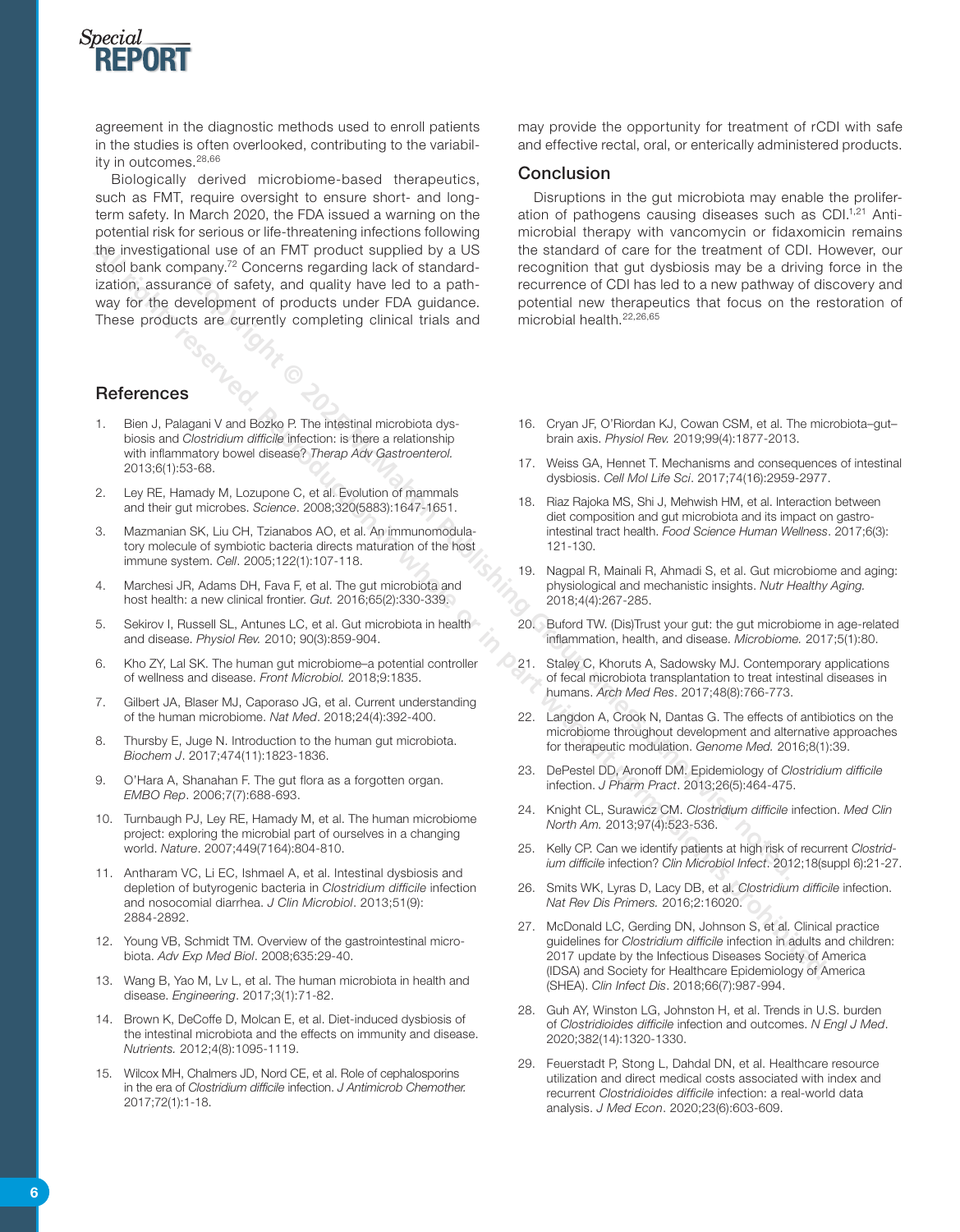

- 30. Rodrigues R, Barber GE, Ananthakrishnan AN. A comprehensive study of costs associated with recurrent *Clostridium difficile* infection. *Infect Control Hosp Epidemiol*. 2017;38(2):196-202.
- 31. van Nood E, Vrieze A, Nieuwdorp M, et al. Duodenal infusion of donor feces for recurrent *Clostridium difficile*. *N Engl J Med.* 2013;368(5):407-415.
- 32. Rinninella E, Raoul P, Cintoni M, et al. What is the healthy gut microbiota composition? A changing ecosystem across age, environment, diet, and diseases. *Microorganisms.* 2019;7(1):14.
- 33. Wexler AG, Goodman AL. An insider's perspective: *Bacteroides*  as a window into the micrbiome. *Nat Microbiol.* 2017;2:17026.
- 34. Nishijima S, Suda W, Oshima K, et al. The gut microbiome of healthy Japanese and its microbial and functional uniqueness. *DNA Res*. 2016;23(2 suppl):125-133. Table S6. Accessed March 24, 2022. https://academic.oup.com/dnaresearch/article/23/2/12 5/1745357#supplementary-data **All rights reserved. Reproduction in the state results reserved. Reproduction in the state results respect to the state of All rights reserved. Reproduction in the state of All rights reserved. The method in the state of**
- 35. Eckburg PB, Bik EM, Berstein CN, et al. Diversity of the human intestinal microbial flora. *Science*. 2005;308(5728):1635-1638.
- 36. Xianping Li, Kang Y, Huang Y, et al. A strain of *Bacteroides thetaiotaomicron* attentuates colonization of *Clostridiodes difficile*  and affects intestinal microbiota and bile acids profile in a mouse model. *Biomed Pharmacother.* 2021;137:11290.
- 37. Sokol H, Pigneur B, Watterlot L, et al. *Faecalibacterium prausnitzii* is an anti-inflammatory commensal bacterium identified by gut microbiota analysis of Crohn's disease patients. *Proc Natl Acad Sci U S A*. 2008;105(43):16731-16736.
- 38. Machiels K, Joossens M, Sabino J, et al. A decrease of the butyrate-producing species *Roseburia hominis* and *Faecalibacterium prausnitzii* defines dysbiosis in patients with ulcerative colitis. *Gut.* 2014;63(8):1275-1283.
- 39. El Aidy S, van Baarlen P, Derrien M, et al. Temporal and spatial interplay of microbiota and intestinal mucosa drive establishment of immune homeostasis in conventionalized mice. *Mucosal Immunol.* 2012;5:567-579.
- 40. Lawley TD, Walker AW. Intestinal colonization resistance. *Immunology.* 2012;138(1):1-11.
- 41. Galperin MY. Genome diversity of spore-forming *Firmicutes. Microbiol Spectr.* 2013;1(2):TBS-0015-2012.
- 42. Natividad JMM, Verdu EF. Modulation of intestinal barrier by intestinal microbiota: pathological and therapeutic implications. *Pharmacol Res.* 2013;69(1):42-51.
- 43. Lozupone CA, Stombaugh JI, Gordon JI, et al. Diversity, stability and resilience of the human gut microbiota. *Nature.* 2012;489(7415): 220-230.
- 44. Butler M, Olson A, Drekonja M, et al. Early diagnosis, prevention, and treatment of *Clostridium difficile*: update. *Comparative Effectiveness Review*. No. 172. (Prepared by the Minnesota Evidencebased Practice Center under Contract No. 290-2012-00016-I.) AHRQ Publication No. 16-EHC012-EF. Agency for Healthcare Research and Quality; March 2016.
- 45. Weber DJ, Anderson DJ, Sexton DJ, et al. Role of the environment in the transmission of *Clostridium difficile* in health care facilities. *Am J Infect Control.* 2013;41(5 suppl):S105-S110.
- 46. Rineh A, Kelso MJ, Vatansever F, et al. *Clostridium difficile* infection: moleclular pathogenesis and novel therapeutics. *Expert Rev Anti Infect Ther.* 2014;12(1):131-150.
- 47. Zhu D, Sorg JA, Sun X. *Clostridioides difficile* biology: sporulation, germination, and corresponding therapies for *C. difficile* infection. *Front Cell Infect Micrbiol.* 2018;8:29.
- 48. Fernández-García L, Blasco L, López M, et al. *Clostridium difficile*  infection: pathogenesis, diagnosis and treatment. 2017. Accessed March 24, 2022. www.intechopen.com/books/clostridium-difficilea-comprehensive-overview/clostridium-difficile-infection-pathogenesis-diagnosis-and-treatment
- 49. Dubberke ER, Han Z, Bobo L, et al. Impact of clinical symptoms on interpretation of diagnostic assays for *Clostridium difficile*  infections. *J Clin Microbiol.* 2011;49(8):2887-2893.
- 50. Gerding DN, File TM Jr, McDonald LC. Diagnosis and treatment of *Clostridium difficile* infection (CDI). *Infect Dis Clin Pract (Baltim Md).*  2016;24(1):3-10.
- 51. Malnick SDH, Zimhony O. Treatment of *Clostridium difficile*associated diarrhea. *Ann Pharmacother*. 2002;36(11):1767-1775.
- 52. Chakra CAN, McGeer A, Labbé AC, et al. Factors associated with complications of *Clostridium difficile* infection in a multicenter prospective cohort. *Clin Infect Dis.* 2015;61(12):1781-1788.
- 53. Lessa FC, Winston LG, McDonald LC, et al. Burden of *Clostridium difficile* infection in the United States. *N Engl J Med*. 2015;372(24): 2369-2370.
- 54. Cornely OA, Miller MA, Louie TJ, et al. Treatment of first recurrence of *Clostridium difficile* infection: fidaxomicin versus vancomycin. *Clin Infect Dis.* 2012;55(suppl 2):S154-S161.
- 55. Nelson WW, Scott TA, Boules M, et al. Health care resource utilization and costs of recurrent *Clostridioides difficile* infection in the elderly: a real-world claims analysis. *J Manag Care Spec Pharm.* 2021;27(7):828-838.
- 56. Shields K, Araujo-Castillo RV, Theethira TG, et al. Recurrent *Clostridium difficile* infection: from colonization to cure. *Anaerobe.*  2015;34:59-73.
- 57. Ma GK, Brensinger CM, Wu Q, et al. Increasing incidence of multiply recurrent *Clostridium difficile* infection in the United States: a cohort study. *Ann Intern Med*. 2017;167(3):152-158.
- 58. Scott TA, Unni S, Boules M, et al. Clinical burden of recurrent *Clostridioides difficile* infection in the Medicare population. Presented at: 2020 Digestive Disease Week; May 2-5, 2020; Chicago, IL. **an AL.** An inside's perspective: Bacteroides in interactions. J Colin McCoonside assays for Clossingian interactions. Complement Continue and the model of Copyright Fig. McCoonside and the model of the model of the model
	- 59. Feuerstadt P, Boules M, Stong L, et al. Clinical complications in patients with primary and recurrent *Clostridioides difficile*  infection: a real-world data analysis. *SAGE Open Med.* 2021;9: 2050312120986733.
	- 60. Epstein L, Dantes R, Magill S, et al. Varying estimates of sepsis mortality using death certificates and administrative codes— United States, 1999-2014. *MMWR Morb Mortal Wkly Rep.*  2016;65(13):342-345.
	- 61. Heinrich K, Harnett J, Vietri J, et al. Impaired quality of life, work, and activities among adults with *Clostridium difficile* infection: a multinational survey. *Dig Dis Sci.*2018;63(11):2864-2873.
	- 62. Lurienne L, Bandinelli P-A, Galvain T, et al. Perception of quality of life in people experiencing or having experienced a *Clostridioides difficile* infection: a US population survey. *J Patient Rep Outcomes.* 2020;4(1):14.
	- 63. Desai K, Gupta SB, Dubberke ER, et al. Epidemiological and economic burden of *Clostridium difficile* in the United States: estimates from a modeling approach. *BMC Infect Dis.* 2016;16:303.